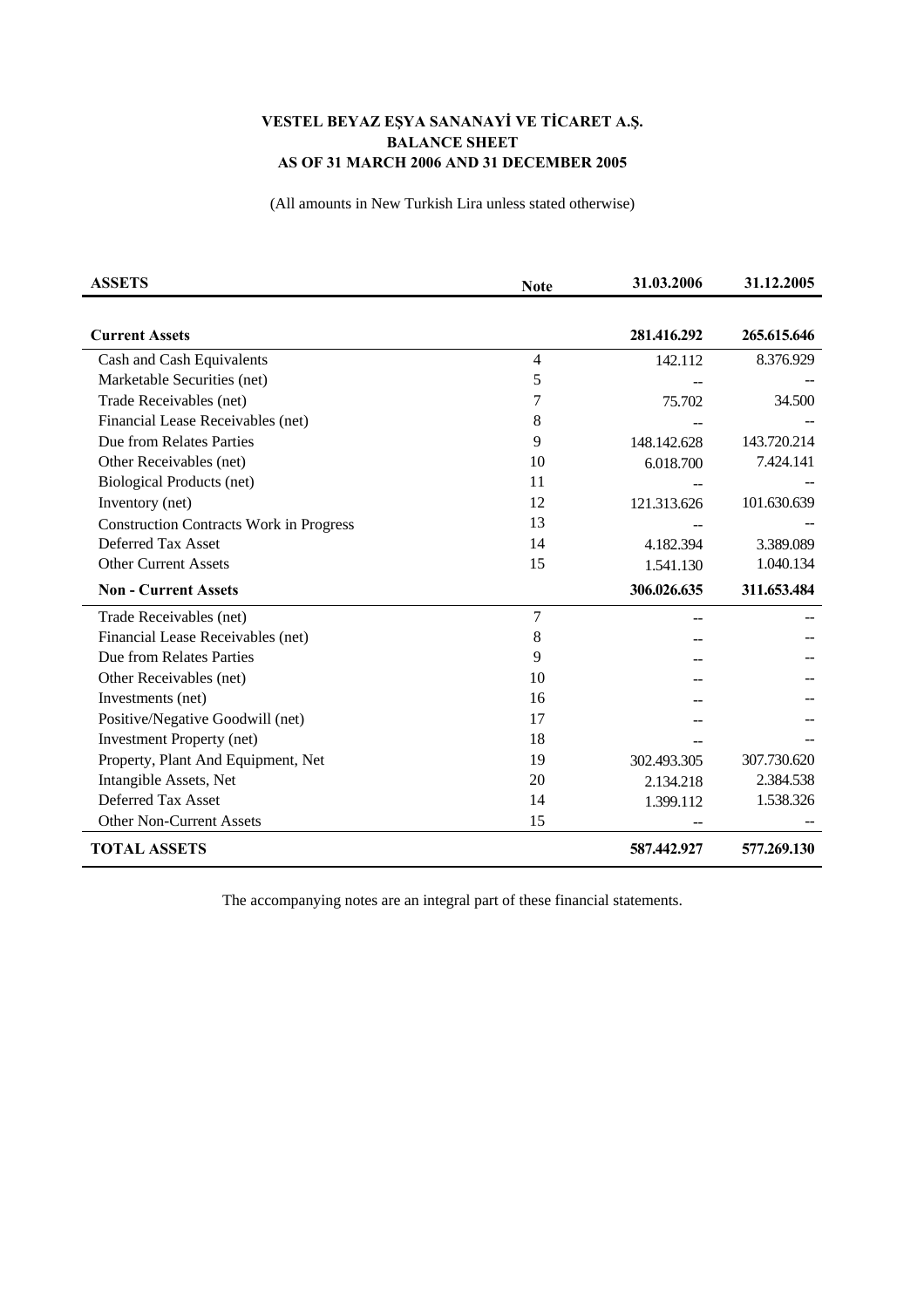## **VESTEL BEYAZ EŞYA SANAYİ VE TİCARET A.Ş. BALANCE SHEET AS OF 31 MARCH 2006 AND 31 DECEMBER 2005**

(All amounts in New Turkish Lira unless stated otherwise)

| <b>LIABILITIES AND SHAREHOLDERS' EQUITY</b>    | <b>Note</b> | 31.03.2006  | 31.12.2005  |
|------------------------------------------------|-------------|-------------|-------------|
| <b>Current Liabilities</b>                     |             | 254.291.655 | 254.889.659 |
| Borrowings (net)                               | 6           | 4.065.505   | 59.335      |
| Current Instalments Of Long Term Loans (net)   | 6           | 17.356.606  | 16.448.098  |
| Financial Lease Liabilities (net)              | 8           | 3.415.508   | 3.793.712   |
| Other Financial Liabilities (net)              |             |             |             |
| Trade Payables (net)                           | 7           | 177.990.406 | 171.064.824 |
| Due to Relates Parties (net)                   | 9           | 39.559.227  | 51.914.015  |
| <b>Advances Received</b>                       | 21          |             |             |
| Deferred billings (net)                        | 13          |             |             |
| <b>Expense Accruals</b>                        | 23          | 6.029.278   | 4.311.120   |
| Deferred Tax Liability                         | 14          | 722.539     | 1.041.361   |
| Other Liabilities (net)                        | 10          | 5.152.586   | 6.257.194   |
| <b>Non-Current Liabilities</b>                 |             | 95.930.090  | 92.673.911  |
| Borrowings (net)                               | 6           | 77.864.297  | 74.540.765  |
| Financial Lease Liabilities (net)              | $\,8\,$     | 2.392.049   | 2.836.377   |
| Other Financial Liabilities (net)              |             |             |             |
| Trade Payables (net)                           | 7           |             |             |
| Due to Relates Parties (net)                   | 9           |             |             |
| <b>Advances Received</b>                       | 21          |             |             |
| <b>Expense Accruals</b>                        | 23          | 2.271.906   | 2.291.625   |
| Deferred Tax Liability                         | 14          | 13.401.838  | 13.005.144  |
| Other Liabilities (net)                        | 10          |             |             |
| <b>SHAREHOLDERS' EQUITY</b>                    |             | 237.221.182 | 229.705.560 |
| Share capital                                  | 25          | 138.000.000 | 138.000.000 |
| <b>Investment and Capital net-off</b>          |             |             |             |
| <b>Capital Reserves</b>                        |             | 9.769.852   | 9.769.852   |
| Premium in access of par                       | 25          |             |             |
| Profit on cancelled shares                     |             |             |             |
| Revaluation reserve of tangible fixed assets   |             |             |             |
| Revaluation reserve of equity participations   |             |             |             |
| <b>Equity Inflation Adjustment Differences</b> | 26          | 9.769.852   | 9.769.852   |
| <b>Profit Reserves</b>                         |             | 51.684.397  | 4.815.626   |
| <b>Legal Reserves</b>                          | 27          | 5.857.288   | 3.513.849   |
| <b>Special Reserves</b>                        |             |             |             |
| <b>Extraordinary Reserves</b>                  |             | 45.827.109  | 1.301.777   |
| <b>Special Funds</b>                           |             |             |             |
| Profit From Sale of Investment and Property    |             |             |             |
| to be added to Share Capital                   |             |             |             |
| Foreign Currency Translation Differences       |             |             |             |
| Net Profit for the period                      |             | 7.515.622   | 50.485.503  |
| <b>Retained Loss</b>                           | 28          | 30.251.311  | 26.634.579  |
| TOTAL LIABILITIES AND SHAREHOLDERS' EQUITY     |             | 587.442.927 | 577.269.130 |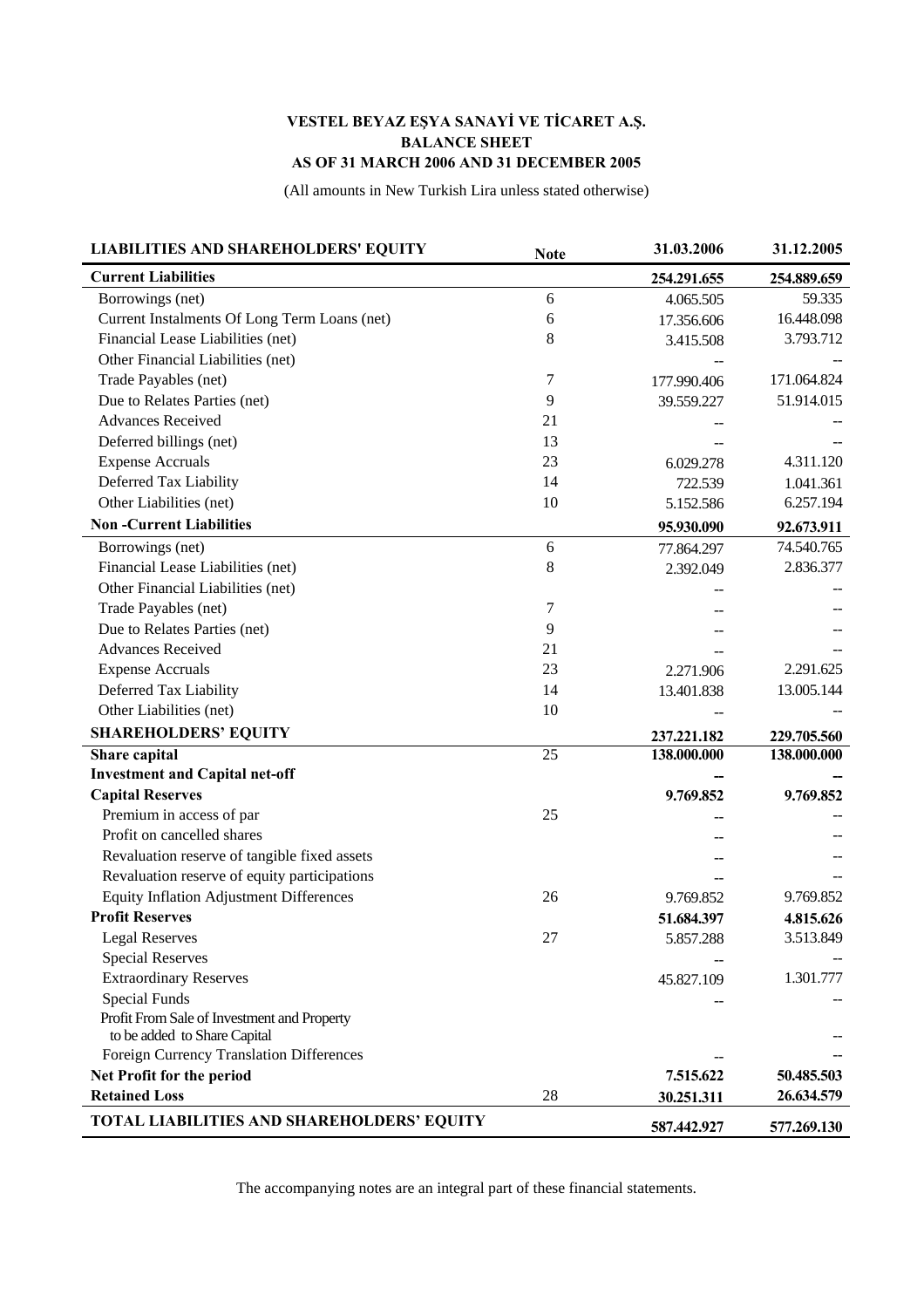## **VESTEL BEYAZ EŞYA SANAYİ VE TİCARET A.Ş. INCOME STATEMENT FOR THE THREE MONTH PERIOD ENDED 31 MARCH 2006**

(All amounts in New Turkish Lira unless stated otherwise)

|                                     | <b>Note</b> | $01.01 -$<br>31.03.2006 | $01.01 -$<br>31.03.2005 |
|-------------------------------------|-------------|-------------------------|-------------------------|
|                                     |             |                         |                         |
| <b>BASIC OPERATING INCOME</b>       |             |                         |                         |
| Sales (net)                         | 36          | 159.889.620             | 158.285.719             |
| Cost of Sales (-)                   |             | (142.986.583)           | (136.193.459)           |
| <b>GROSS PROFIT</b>                 |             | 16.903.037              | 22.092.260              |
| Operating expenses (-)              | 37          | (6.473.487)             | (5.788.553)             |
| <b>BASIC OPERATING PROFIT (NET)</b> |             | 10.429.550              | 16.303.707              |
| Other Income                        | 38          | 16.867.689              | 13.455.256              |
| Other Expenses (-)                  | 38          | (12.956.804)            | (8.239.038)             |
| Financing Expenses (-)              | 39          | (6.511.578)             | (5.805.252)             |
| <b>OPERATING PROFIT</b>             |             | 7.828.857               | 15.714.673              |
| Net Monetary Gain                   | 40          |                         |                         |
| <b>PROFIT BEFORE TAX</b>            |             | 7.828.857               | 15.714.673              |
| Taxes                               | 41          | (313.235)               | (2.028.013)             |
| <b>NET INCOME FOR THE PERIOD</b>    |             | 7.515.622               | 13.686.660              |
|                                     |             |                         |                         |
| <b>EARNINGS PER SHARE (YTL)</b>     | 42          | 0,05                    | 0,10                    |